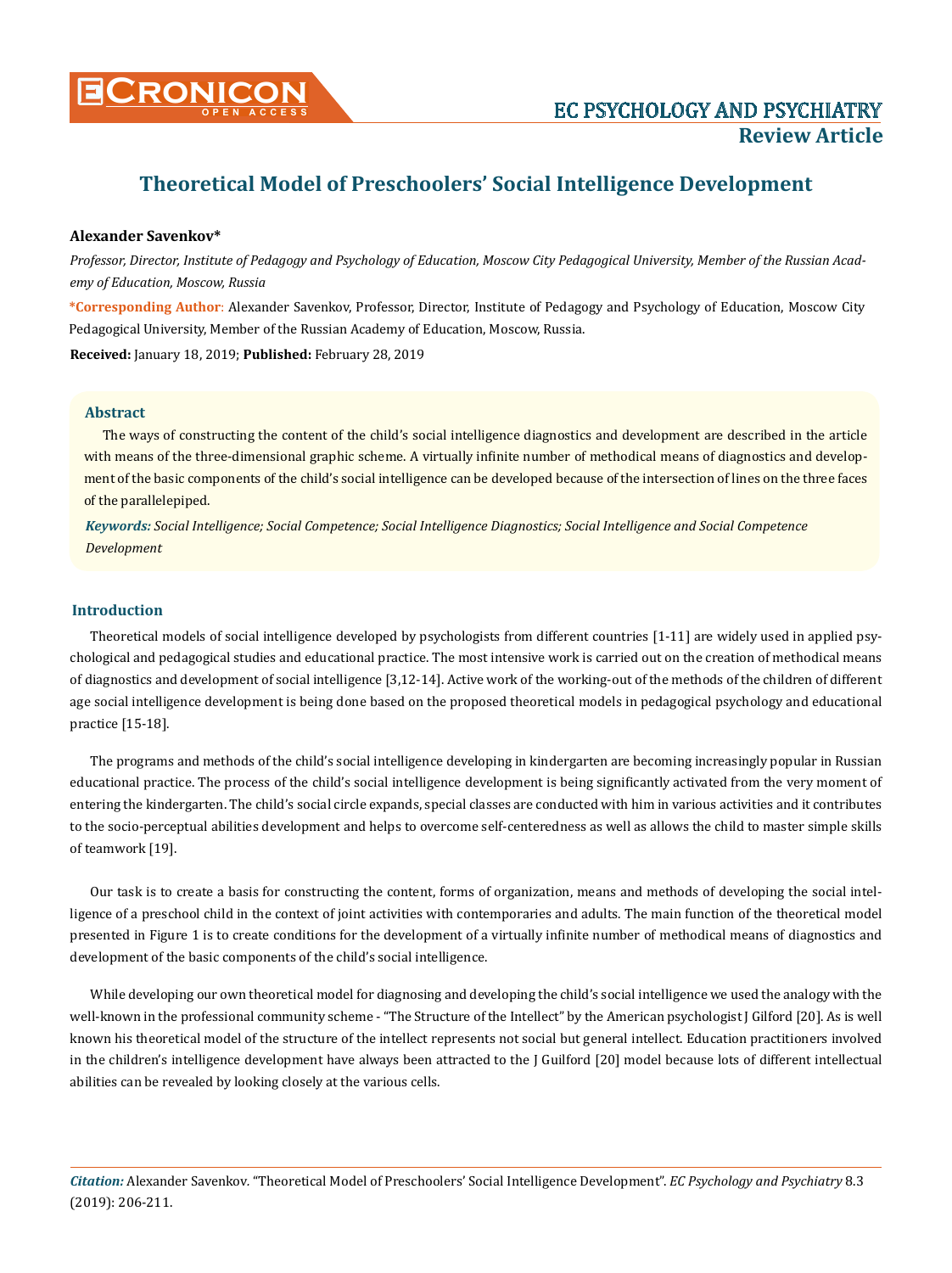There is a reason to believe that it was the multifactor construct that made J Guilford's model one of the most popular in educational practice in different countries. A large number of selected factors is a good basis for the development of educational programs and methods of intelligence diagnostics as well as specifying what is to be purposefully developed in educational practice. From the point of view of solving applied psychological and pedagogical problems, multifactor theoretical models are mostly productive. Not highly strictly verified simple clear schemes but the most detailed theoretical structures containing many different structural elements that characterize the largest possible number of facets of the mental phenomenon being researched are valued in education.

Our proposed theoretical model of the child's social intelligence diagnostics and development is presented in the form of a parallelepiped, each face of which characterizes the processes development of from three sides:

- 1. The first side describes the basic components of the social intelligence of the child.
- 2. The second side describes the activities in which the social intelligence of a preschooler is revealed and formed.
- 3. Third side describes the forms of organization and ways of interaction between children and adults.



*Figure 1: Theoretical model of social intelligence of a preschooler diagnostics and development.*

## **The basic characteristics of social intelligence**

The basic components of social intelligence describe three groups of criteria: cognitive, emotional, and behavioral. In accordance with them, the first face of the parallelepiped is drawn:

- 1. Cognitive:
	- Social knowledge: Knowledge about people, knowledge of special rules, understanding of other people;
	- Social memory: A memory for names, a memory for faces;
	- Social intuition: Assessment of feelings, determination of mood, understanding of the motives of other people actions, the ability to adequately perceive the observed behavior within a social context;

*Citation:* Alexander Savenkov*.* "Theoretical Model of Preschoolers' Social Intelligence Development". *EC Psychology and Psychiatry* 8.3 (2019): 206-211.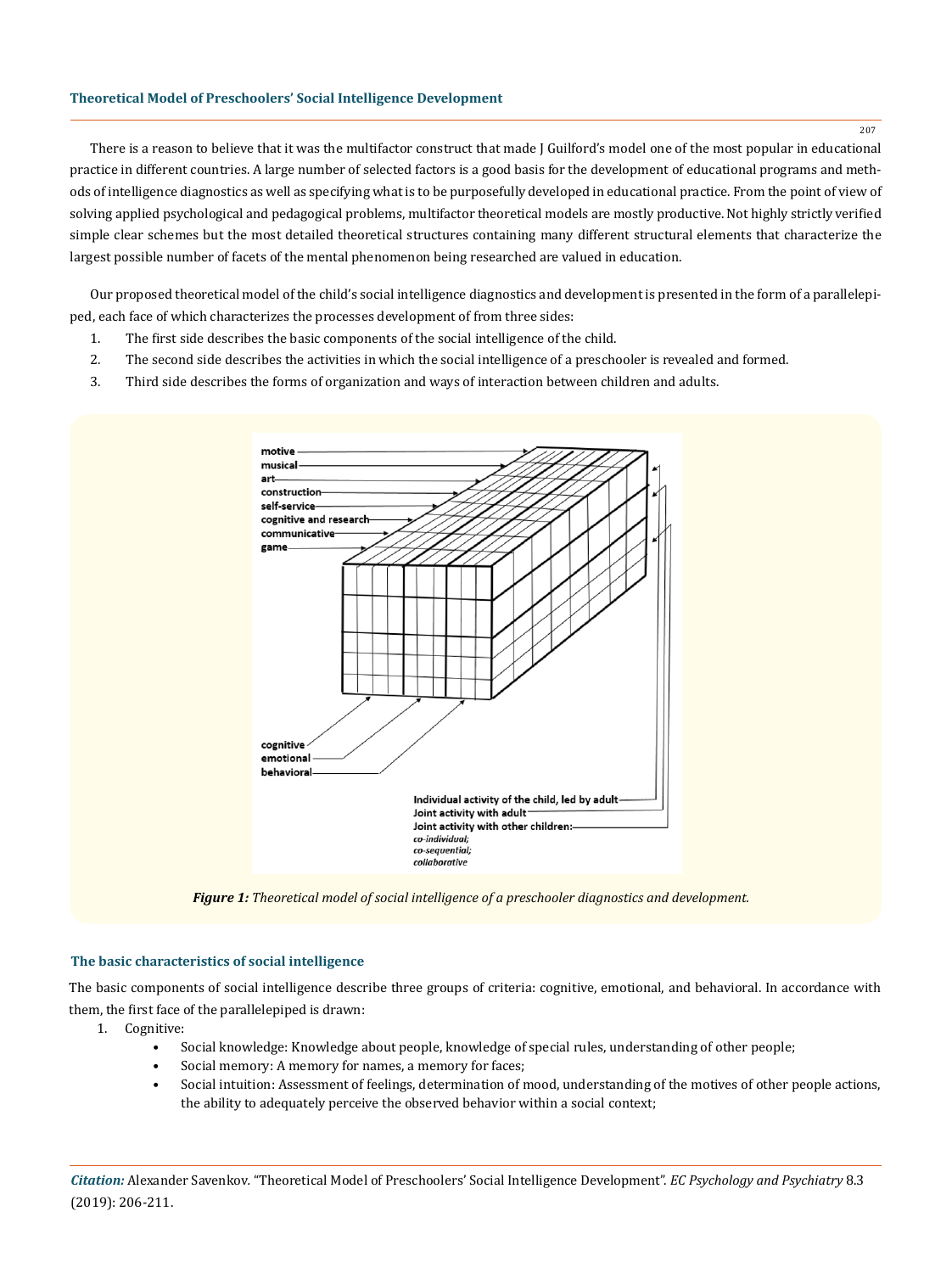• Social forecasting: Formulating plans for one's own actions, tracking one's own development, reflecting on one's own development and evaluating unused alternative opportunities.

## 2. Emotional:

- Social expressiveness: To adequately express one's own emotions, to understand the emotions of other people, emotional control;
- Empathy: The ability to take other people situation, to put oneself in the place of another (to overcome communicative and moral egocentrism);
- Ability to self-regulation: The ability to regulate one's own emotions and one's own mood.

## 3. Behavioral:

- Social perception: The ability to listen to the interlocutor, to understand of humor;
- Social interaction: The ability and willingness to work together, the ability for collective interaction and as the highest type of this interaction - collective creativity;
- Social adaptation: The ability to explain one's point of view and to convince others, the ability to get along with other people, openness in relationships with others.

#### **Types of children's activity**

In modern Russian kindergartens and in their daily life, preschool children are engaged in the following activities: play; communicative; cognitive and research; self-service and elementary household work; construction of various materials; art; musical; motive; reading.

Let us briefly describe the possibilities of each type of preschoolers' activity in the child's social intelligence development:

- 1. Game activity includes role-playing, playing with rules, and other types of games. The most important aims are: the development of children's play activities; the formation of positive attitude towards yourself and others; the introduction of children to the elementary generally accepted social, moral norms and rules of relationships with peers and adults.
- 2. Communicative activity includes communication and interaction with adults and peers. In the process of communicative activity the tasks of developing free communication with adults and children are solved, the tasks of developing all components of children's verbal speech in various activities, practical mastering of speech norms occurs.
- 3. Cognitive and research activity is focused on stimulating children's research behavior. It includes research of objects, events and phenomena of the surrounding world, observation and experimentation with them. Main objectives: development of sensory culture in children; cognitive and research productive activity; formation of elementary mathematical representations; formation of the foundations of a holistic scientific picture of the world by expanding the children's horizons.
- 4. Self-service and elementary household work of children are to solve the tasks of self-service skills developing, raising value relationship to their own work results and to the results of the work of other people; the formation of primary ideas about the work activity of adults, its role in society and in the life of each person.
- 5. Construction of various materials assumes creation of designs from various materials: paper, plasticine, natural materials. This includes working with various game kits for design. During construction the child begins to solve the first design problems.
- 6. Art activity of children includes drawing, modeling, and appliqué. This type of activity is aimed at improving their productive activities, the development of creativity, perception and understanding of works of art.
- 7. Musical activity includes: perception and understanding of the beauty and meaning of musical works, singing, mastering musical rhythmic movements, playing children's musical instruments. This type of activity is aimed at the primary development of musical and artistic literacy of children and their introduction to the musical art.
- 8. Motive activity mastering the basic movements, the accumulation and enrichment of motor experience, the formation of children's needs for physical activity and physical improvement, as well as the development of physical qualities.

Using the informative material of each type of activity, a lot of special tasks and exercises aimed at child's social intelligence diagnostics and development can be developed. Since social intelligence involves various forms of interaction between children and other children and adults, these ways of interaction must be identified on the next face of the parallelepiped.

# **The main forms of organization of children's activity**

The main forms of organization of children's activity include:

1. Self-activity of the child. In the course of independent activity, the formation and development of purposefulness and self-regulation of one's own actions takes place. In social intelligence development the child's independent activities play not such an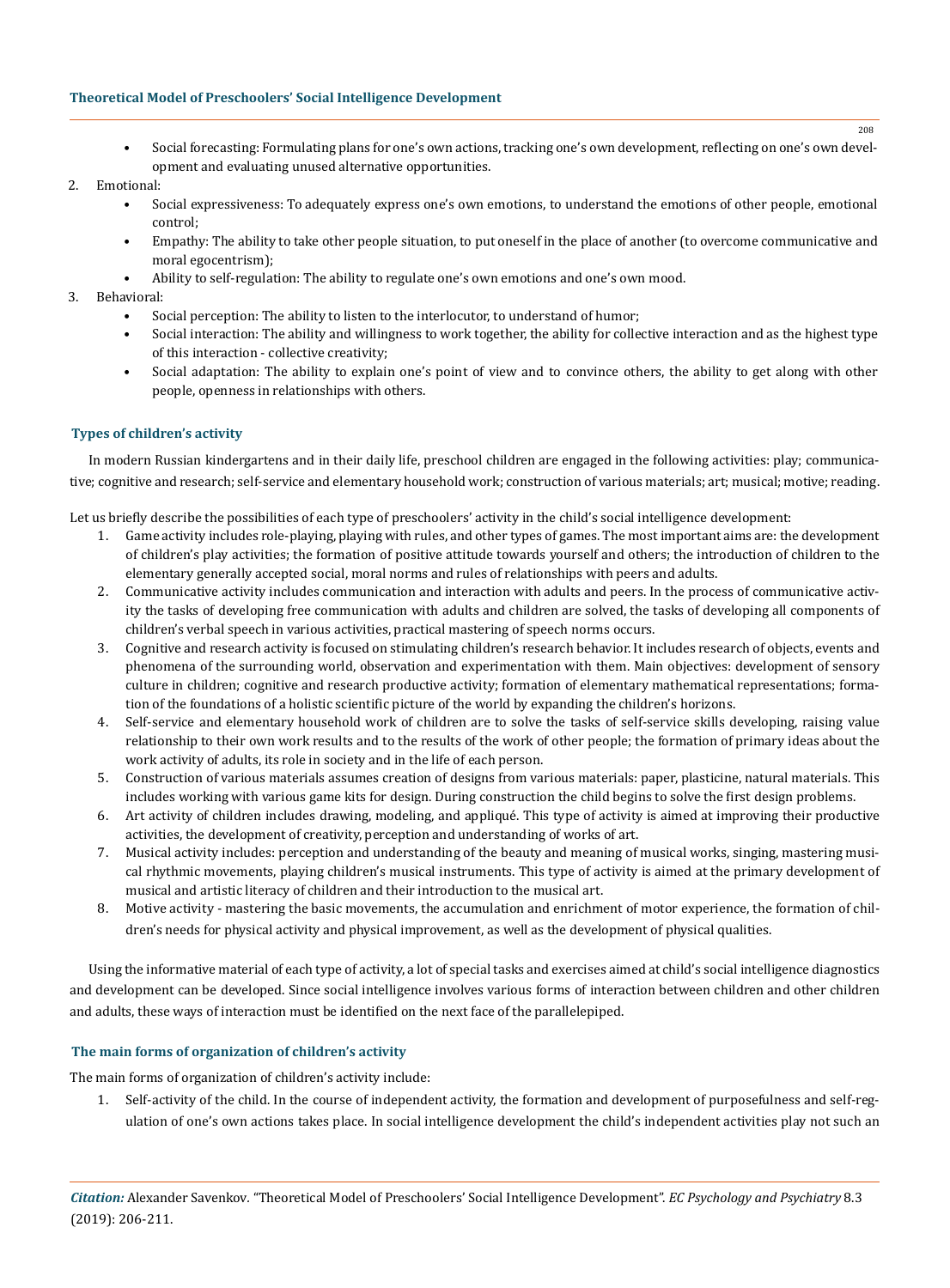important role as joint activities do, however, the ability to independently engage in any activity is an important predictor of the child's overall cognitive development and an indicator of the health of his emotional sphere.

2. Individual activity of the child, carried out under the guidance of an adult. A significant part of the tasks provided by the plan of educational activities in kindergarten the child fulfilled individually, but under the guidance of an adult. In this way, classes can be built in areas of any subject orientation (game, communication, cognitive and research, design, art, musical, etc.). An adult should help the child to feel like a full-fledged participant of the activity to have an opportunity to show initiative and independence in achieving the goal.

It is important to understand that the emotional and social development of a preschooler does not occur by itself, it is carried out based on purposeful education carried out by an adult [19]. The nature of the relationship of this adult with others, his behavior, his affective reactions to what is happening set the child standards and models of modes of action. The child imitates the emotional reactions of this adult, which is very important.

- 3. Joint activity with adults. A somewhat different aspect the segregation of the joint activity of the child with an adult reveals. At first glance, this kind of interaction resembles the previous version, however, the differences are very noticeable on closer examination. In the first case an adult plays the role of a mentor, in the second he is a full participant of the process. Concerning the joint activity of the child and the adult we are not so much interested in the productivity of this activity, but in the educational value of the interaction process.
- 4. Joint activity with other children. Joint activities create prerequisites for the positive socialization, the formation of the foundations of collective relationships, the development of children's cooperation, and the overcoming of children's egocentrism, expressed in trying to act in the interests of other people.

To understand the pedagogical action of joint activity mechanisms, it is necessary to classify its possible options, which allows organizational and methodological decisions being structured; it will provide an opportunity to build up gradually more complex educational activities for children's social intelligence development.

Three main forms of joint activity organization are revealed by specialists in the psychology of joint activity:

- 1. Co-Individual;
- 2. Co-Sequential;
- 3. Collaborative [21].

They are presented on the right side of the parallelepiped (Figure 1). Despite the conventionality of their verbal designation, each of these names indicates the nature of the interaction of group members in the process of their activities.

The first of the selected forms - co-individual, is characterized by the fact that at the beginning the participants work in isolation, autonomously and only at the final stage the work of each becomes a part of the overall result. For example, each child draws a flower (a bird, a boat, a butterfly, etc.), and then his flower is glued on a general sheet and one large bouquet is made by a group of children.

The following form of organization of joint activities is conventionally called "co-sequential". In a co-sequential form of activity organization the result obtained by one participant becomes the subject of the activity of the next, then the third, the fourth and so on and so forth (for example, a sports relay or a conveyor). The co-sequential form of activity organization may be creative by its content or orientation.

The third "jointly interacting" form of organizing joint activities, implies that the coordination of the participants' actions takes place at all stages of work, from planning to receiving the final product. The interaction can be organized in pairs, in a small group (three or four people), and in a group of relatively large composition (20 - 25 children).

*Citation:* Alexander Savenkov*.* "Theoretical Model of Preschoolers' Social Intelligence Development". *EC Psychology and Psychiatry* 8.3 (2019): 206-211.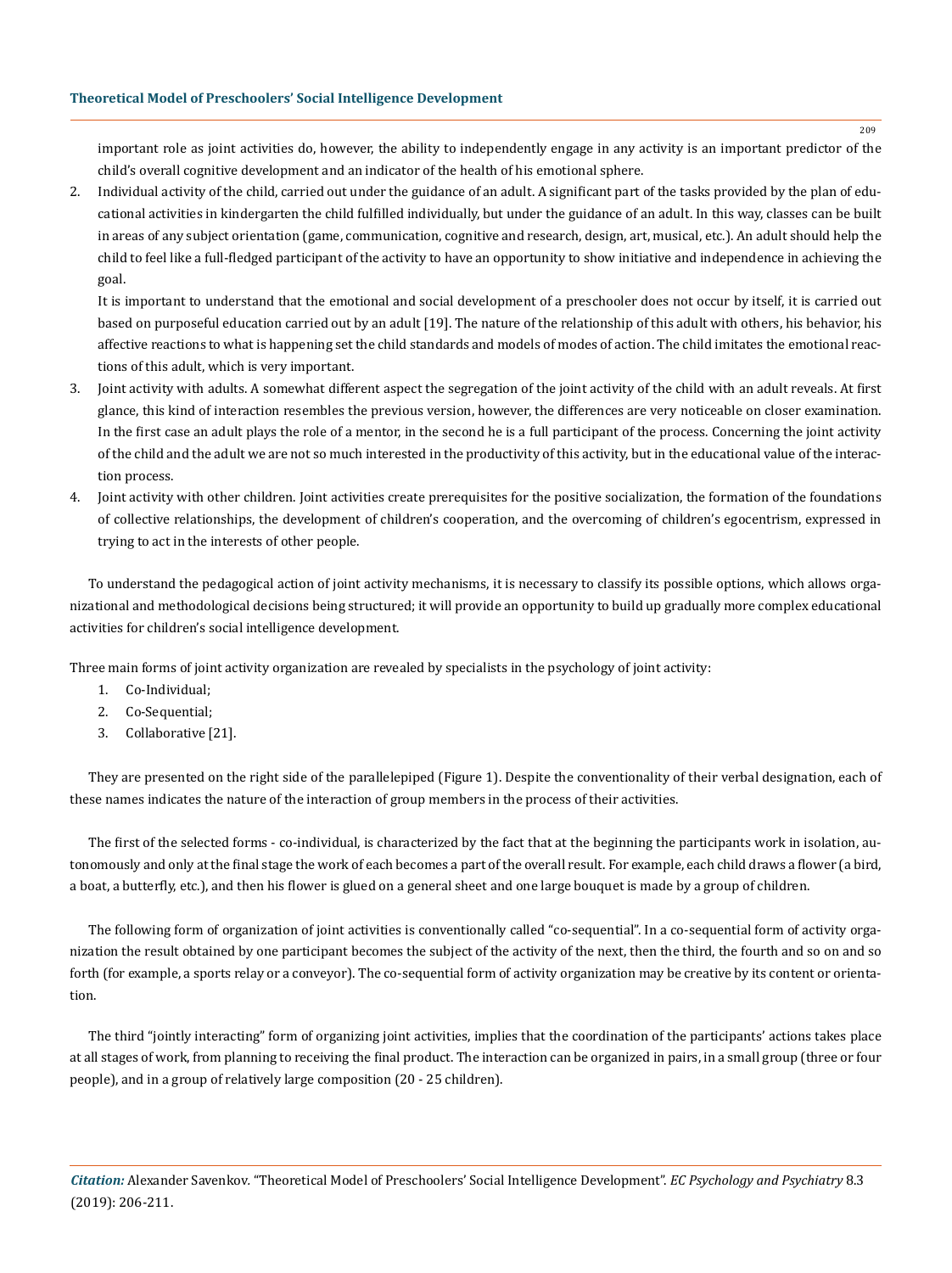Noting the importance of joint activities for preschool education, it should be underlined that we are not so much interested in the effectiveness of the group and the child participating in it. We are interested in the pedagogical value of this participation, which is important in terms of the positive socialization of the preschooler's personality. In preschool education, individual, personal experience obtained by children in the course of joint activities is of fundamental importance [22-27].

# **Conclusion**

In order to use this scheme, just select one of the cells. A virtually infinite number of methodical means of diagnostics and development of the basic components of the child's social intelligence can be developed because of the intersection of lines on the three faces of the parallelepiped.

# **Bibliography**

- 1. Bar-On R. "Emotional intelligence and self-actualization". Emotional intelligence in everyday life. Joseph Ciarrochi, Joe Forgas, and John D. Mayer. New York: Psychology Press (2001): 82-97.
- 2. Luneva OV. "The main models of social intelligence". Bulletin of KSU. ON. Nekrasov 18 (2012): 44-47.
- 3. Lyusin DV. "Modern ideas about emotional intelligence. Social intelligence". Theory, measurement, research. Ed. D.V. Ushakova, D.V. Lucina Moscow: Institute of Psychology, Russian Academy of Sciences (2004): 29-39.
- 4. Ushakov DV. "Social intelligence as a type of intelligence". Social intelligence: theory, measurement, research. Ed. DV Lyusina, DV Ushakov. M: Institute of Psychology, Russian Academy of Sciences (2004): 11-28.
- 5. Savenkov AI. "The structure of social intelligence". *Modern Foreign Psychology* 7.2 (2018): 7-15.
- 6. Salovey P and Mayer JD. "Emotional intelligence". *[Imagination, Cognition, and Personality](https://journals.sagepub.com/doi/10.2190/DUGG-P24E-52WK-6CDG)* 9 (1990): 185-211.
- 7. Sternberg R., *et al*. "Practical Intelligence". SPb: Peter (2002): 265.
- 8. Cantor N and Harlow R. "Social intelligence and personality. Flexible life-task pursuit". Personality and intelligence. Eds. R.J. Sternberg, P. Ruzgis. Cambridge, U.K: Cambridge University Press (1994): 137-168.
- 9. Gardner H. "Frames of Mind. The Theory of Multiple Intelligence". New York: Basik (1983): 440.
- 10. Mayer JD., *et al*[. "Perceiving affective content in the field of environmental intelligence".](https://www.ncbi.nlm.nih.gov/pubmed/2348356) *Journal of Personality Assessment* 54.3-4 [\(1990\): 772-781.](https://www.ncbi.nlm.nih.gov/pubmed/2348356)
- 11. Mayer J., *et al*. "Mayer-Salovey-Caruso Emotional Intelligence Test MSCEIT". User's Manual. Toronto, Canada: Multi-Health Systems (2002): 109.
- 12. Belova SS. "Subjective assessment of the intelligence of another person: the effect of verbalization". Social intelligence: theory, measurement, research. Ed. DV Lyusina, DV Ushakov. M: Institute of Psychology, Russian Academy of Sciences (2004): 39-62.
- 13. Sergienko EA., *et al*. "Creation and psychometric testing of methods for measuring emotional intelligence (TEI)". *Kazan Pedagogical Journal* 3.122 (2017): 113-118.
- 14. Chapin FS. "The Social Insight Test. Palo Alto". CA: Consulting Psychologists Press (1967): 242.
- 15. [Andreou E. "Social preference, perceived and relational aggression".](https://journals.sagepub.com/doi/abs/10.1177/0143034306067286?journalCode=spia) *School Psychology International* 27.3 (2006): 339-351.
- 16. Karpova SI., *et al*. "Model of development of emotional intelligence and social competence in children of senior preschool age in collective visual activity". Bulletin of the University of Tambov. Series: Humanities 23.174 (2018): 99-107.

*Citation:* Alexander Savenkov*.* "Theoretical Model of Preschoolers' Social Intelligence Development". *EC Psychology and Psychiatry* 8.3 (2019): 206-211.